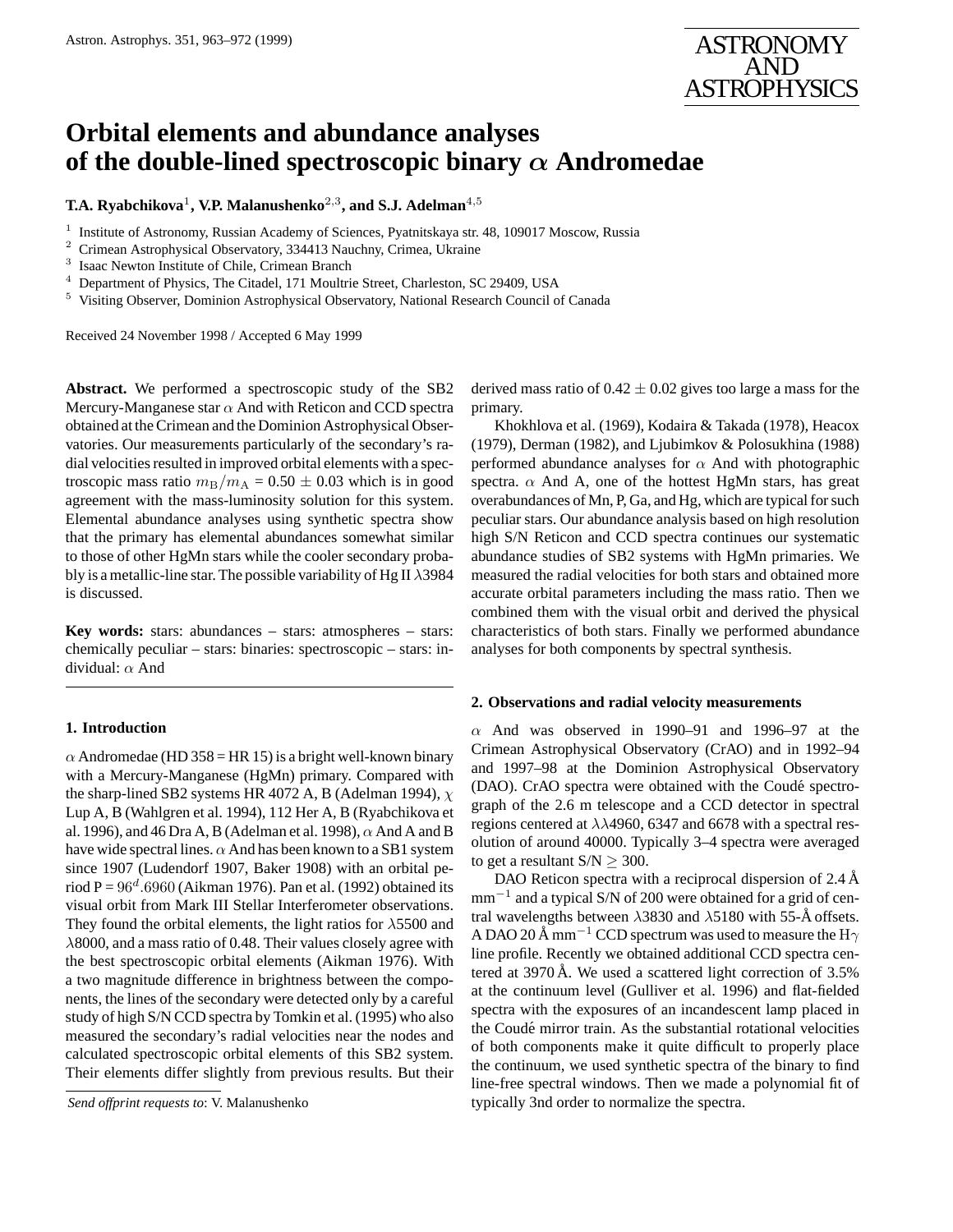**Table 1.**  $\alpha$  And observational data

We measured the radial velocity of the primary by crosscorrelating the observations with synthetic spectra, calculated with the model atmosphere and abundances discussed below. Our errors conservatively estimated to be  $\pm 2 \text{ km s}^{-1}$  depend mainly on inaccuracies in the wavelengths of Mn II lines, the severe blending due to rapid rotation of the primary, and to the distortion of some line profiles by the weak wide features of the secondary. For the primary we found  $v \cdot \sin i = 52$  km s<sup>-1</sup>.

Radial velocity measurements of the secondary star require a very accurate representation of the primary's spectrum and are more complex as it is 2 mag. fainter than the primary (Pan et al. 1992). Our main source for line data was VALD (Piskunov et al. 1995), which includes Kurucz's (1992) extensive line lists GF-IRON, BELLLIGHT, BELLHEAVY, and NIST compilations, for example, Martin et al. (1990). Our spectra showed a blend of three strong Fe I lines at  $\lambda$ 4957.5 of the secondary which were only marginally blended with very weak lines of the primary. But even this very strong feature in an A3 V star has a residual intensity of 0.99 in the observed spectrum of  $\alpha$  And (see Fig. 6) in Sect. 5). Therefore high S/N spectra are needed for the RV measurements. We also used other strong spectral lines found in an A3 V star spectrum Si II  $\lambda$ 6347, Ca II  $\lambda$ 3933, Fe I  $\lambda$ 4045, Sr II  $\lambda$ 4215, and the Fe II-Ti II blend at  $\lambda$ 4549.

We weighted a rotationally broadened synthetic spectra of the primary by the light ratio, shifted it by the primary's radial velocity, and then subtracted it from the observed spectrum. The residual spectrum which should only be due to the secondary was then normalized. For the secondary we found its rotational velocity  $v \cdot \sin i = 110 \pm 5 \text{ km s}^{-1}$ . The accuracy of RV values for the secondary, which were found by cross-correlation, depends on the quality of our synthetic spectrum. A careful investigation of  $\lambda\lambda$ 4930-60 shows that the formal error for the unblended primary's line  $\lambda$ 4953 is 0.6 km s<sup>-1</sup>. When we used the whole spectral region, the cross-correlation function is asymmetric and the error lies between 1 and 2  $\rm km\,s^{-1}$  for the primary. A change in the  $v \cdot \sin i$  value within our error limits introduces a negligible error of less than  $0.2 \text{ km s}^{-1}$ . Temperature and abundance variations are correlated. For any temperature within the error limits we get a corresponding abundance, but the form of the synthetic spectrum does not change. A typical error of our crosscorrelation procedure for the secondary is 2.2 km s<sup>−</sup><sup>1</sup> . For other spectral regions the typical error is two times larger. Hence we used 5  $\rm km\,s^{-1}$  as the error estimate for all RV measurements of the secondary.

Table 1 lists the heliocentric Julian dates of the mid-points, the central wavelengths, and the measured radial velocities of each observations. Fig. 1 shows the observed and computed binary spectra in the  $\lambda$ 4960 spectral region for a few orbital phases in the rest frame of the primary. The secondary's contribution is shown by dashed lines.

## **3. Orbital elements**

We calculated the orbital elements for  $\alpha$  And with a code by Tokovinin (1992) by combining our measurements with those from Abt & Snowden (1973), Aikman (1976), and Tomkin et al.

| Midpoint (HJD) |                       | Radial Velocity ( $\text{km s}^{-1}$ ) |           |  |
|----------------|-----------------------|----------------------------------------|-----------|--|
| 2400000+       | Central $\lambda$ (Å) | Primary                                | Secondary |  |
| 48116.454      | 6347                  | 1.5                                    | $-38.2$   |  |
| 48136.368      | 6347                  | 24.2                                   |           |  |
| 48252.318      | 6347                  | $-34.6$                                | 56.3      |  |
| 48547.335      | 6347                  | $-38.2$                                | 49.8      |  |
| 48548.505      | 6347                  | $-36.7$                                | 42.7      |  |
| 48549.458      | 6347                  | $-38.7$                                | 34.8      |  |
| 48846.016      | 4685                  | $-33.3$                                |           |  |
| 48847.842      | 3860                  | $-30.3$                                |           |  |
| 48849.942      | 4080                  | $-30.9$                                |           |  |
| 48850.982      | 4630                  | $-30.4$                                |           |  |
| 48851.979      | 4795                  | $-30.0$                                |           |  |
| 48852.982      | 4850                  | $-28.4$                                |           |  |
| 48853.983      | 5180                  | $-24.9$                                |           |  |
| 48856.012      | 4960                  | $-26.4$                                | 10.1      |  |
| 48940.660      | 4740                  | $-36.1$                                |           |  |
| 49200.964      | 4190                  | 22.9                                   | $-83.4$   |  |
| 49202.914      | 3915                  | 22.1                                   | $-84.1$   |  |
| 49275.782      | 4300                  | 0.1                                    |           |  |
| 49276.772      | 4135                  | 1.6                                    |           |  |
| 49277.679      | 4410                  | 0.4                                    |           |  |
| 49278.706      | 4025                  | 1.1                                    | $-41.7$   |  |
| 49279.693      | 3970                  | 3.2                                    |           |  |
| 49531.946      | 4520                  | $-27.7$                                |           |  |
| 49535.960      | 4740                  | $-24.0$                                |           |  |
| 49538.977      | 4575                  | $-25.5$                                | 3.3       |  |
| 49539.948      | 4465                  | $-21.5$                                |           |  |
| 49618.812      | 4245                  | $-31.8$                                |           |  |
| 49621.774      | 4355                  | $-31.7$                                |           |  |
| 50056.420      | 6347                  | 6.7                                    | -52.4     |  |
| 50364.415      | 4960                  | 26.3                                   | $-70.6$   |  |
| 50364.425      | 6347                  | 26.4                                   | $-62.3$   |  |
| 50365.433      | 6347                  | 25.8                                   | $-63.2$   |  |
| 50376.274      | 4960                  | $-27.7$                                | 4.8       |  |
| 50381.445      | 4960                  | $-39.6$                                | 36.3      |  |
| 50386.372      | 6347                  | $-39.9$                                | 42.7      |  |
| 50386.378      | 6678                  | $-41.3$                                |           |  |
| 50386.435      | 4960                  | $-40.7$                                | 35.9      |  |
| 50388.149      | 6678                  | $-41.3$                                |           |  |
| 50388.353      | 6347                  | $-37.9$                                | 36.1      |  |
| 50388.386      | 4960                  | $-38.2$                                | 40.5      |  |
| 50393.395      | 4960                  | $-33.9$                                | 31.6      |  |
| 50393.400      | 6347                  | $-34.2$                                | 43.8      |  |
| 50401.418      | 4960                  | $-28.3$                                | 19.5      |  |
| 50462.167      | 4960                  | 24.6                                   | $-97.9$   |  |
| 50462.177      | 6347                  | 25.0                                   | $-86.6$   |  |
| 50473.155      | 6347                  | $-29.6$                                | 1.3       |  |
| 50473.176      | 4960                  | $-30.8$                                | 15.2      |  |
| 50501.194      | 4960                  | $-27.5$                                | 11.5      |  |
| 50501.210      | 6347                  | $-26.4$                                | 5.5       |  |
| 50649.967      | 5015                  | 21.4                                   | $-75.0$   |  |
| 50676.910      | $H\gamma$             | $-33.8$                                |           |  |
| 50985.854      | 3970                  | $-24.8$                                |           |  |
| 51000.913      | 3970                  | $-12.0$                                |           |  |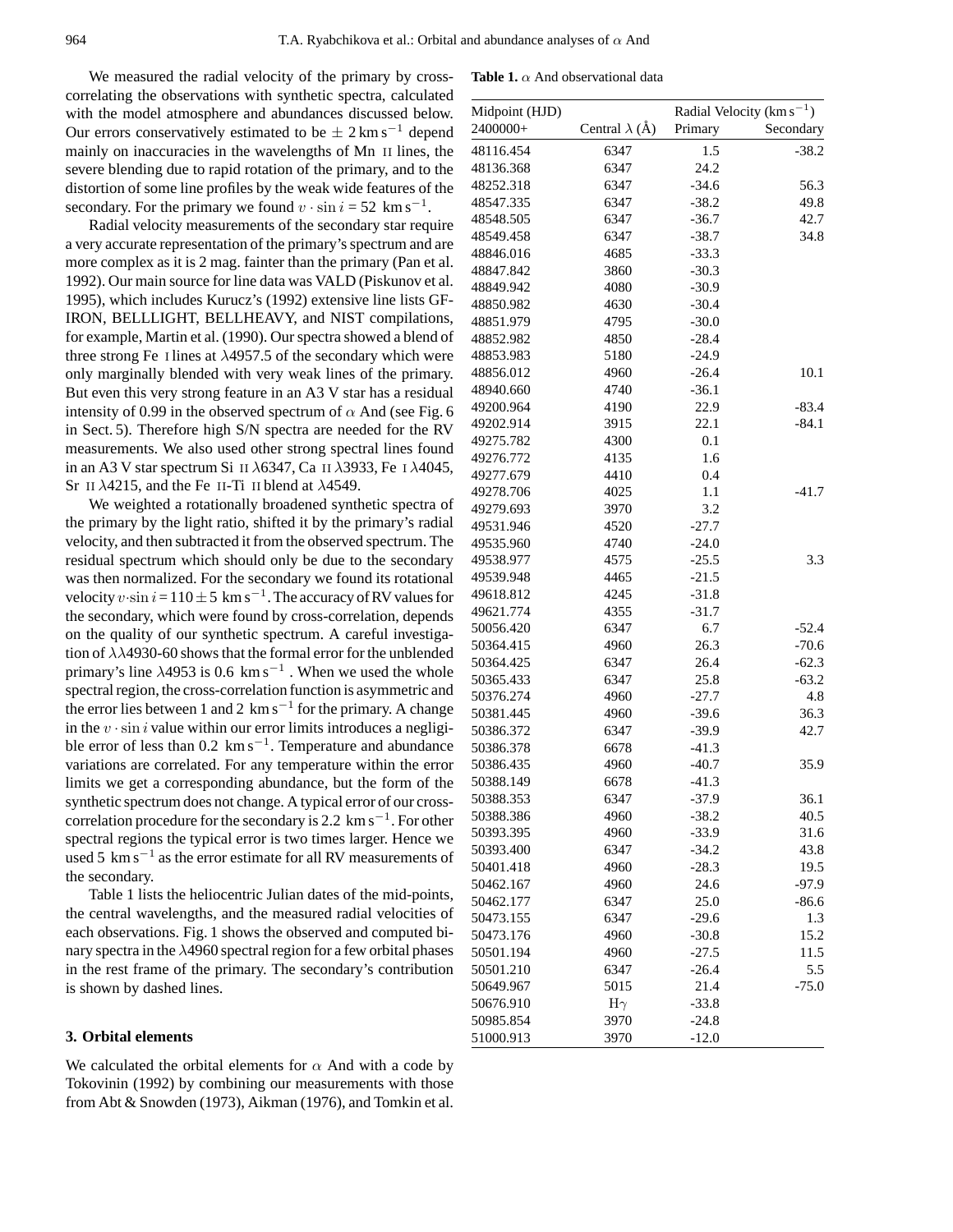

**Fig. 1.** Comparison of the observed (thin line) and the synthesized (thick line) spectra of  $\alpha$  And in the  $\lambda$ 4960 spectral region for different orbital phases. The secondary's contributions are shown by dashed lines. The intensity scale is given for the upper spectrum with 0.03 offsets between pairs of spectra.

(1995). We weighted values according to our estimated uncertaintes for the primary (2 km s<sup>-1</sup>) and the secondary (5 km s<sup>-1</sup>). These 113 values include our 53 measurements from Table 1. Table 2 compares the derived orbital elements of Aikman (1976), Pan et al. (1992) from the visual orbit, Tomkin et al. (1995), and the present study.

The standard deviations of the fit for the primary and the secondary are 2.4 and 9.1  $\mathrm{km\,s}^{-1}$ , respectively, which agree with the adopted accuracies of the radial velocity measurements. Within  $2\sigma$  our orbital parameters values agree with all previous results. Our orbit-based masses, which were derived using the inclination angle from the visual orbit solution, yield a mass ratio  $0.50 \pm 0.03$ . Tomkin et al. (1995) showed that consistancy between the orbit-based masses and masses from the mass-luminosity solution for  $\alpha$  And may be obtained for a mass ratio 0.48 which is close to our value. Their masses are for  $\alpha$  And A 3.9–4.0 $M_{\odot}$  and for  $\alpha$  And B 1.9–2.0 $M_{\odot}$ , but they noted that their spectroscopically obtained mass ratio of 0.42 is not reliable. Combining the last values with our results and with the masses from Pan et al. (1992) we finally adopted  $m_A = 3.8 \pm 0.2 M_{\odot}$  and  $m_B = 1.85 \pm 0.13 M_{\odot}$ .

Our  $\gamma$ -velocity is consistent with all previous values except for Abt & Snowden's (1973)  $\gamma = -9.6$  km s<sup>-1</sup>. However they measured radial velocities using hydrogen lines which may be



**Fig. 2.** Radial-velocity curves for the primary (circles) and the secondary (squares). Our measurements are represented by filled symbols, those from other papers by open symbols. Our orbital solution is shown by the solid (primary) and dashed (secondary) lines.

somewhat influenced by the contribution of the secondary. Fig. 2 shows the radial-velocity curves for both components of  $\alpha$  And. Please note a systematic deviation of the observed secondary's RV from the orbital solution for a few phases. The orbital solutions made separately for both components agree within  $2 \sigma$ . To check the reality of the systematic deviation of the secondary's radial velocities we repeated the orbit calculations with the radial velocities weighted according to their uncertainties, e.g. 2.4  $km s^{-1}$  for the primary and 9.1 km s<sup>-1</sup> for the secondary. The derived orbital elements agree with those from Table 2 within less than  $1 \sigma$ .

Combining our values of  $a_1 \sin i$  and  $a_2 \sin i$  with the inclination from the visual orbit we obtain  $a = 0.72 \pm 0.01$  au. Using the Hipparcos parallax, 33.6 mas (ESA 1997), we find an orbital angular diameter of  $a'' = 0''.0242 \pm 0''.0003$ which is in an excellent agreement with the angular size  $a'' =$  $0''.02415 \pm 0''.00013$  obtained from the visual orbit (Pan et al. 1992).

#### **4. Parameters of the stellar components**

Published effective temperatures and surface gravities of  $\alpha$  And include 13800 K, 4.00 (Heacox 1979), 13850 K, 3.85 (Derman 1982), and 13700 K, 3.75 (Ljubimkov & Polosukhina 1988). Spectrophotometry (Adelman & Pyper 1983) gives  $T_{\text{eff}} =$ 13700 K for Balmer jump region and  $T_{\text{eff}} = 10200 \text{ K}$  for the Paschen continuum. The infrared flux method gives too small a temperature for  $\alpha$  And  $T_{\text{eff}} = 11300 \text{ K}$  (Shallis & Blackwell 1979),  $T_{\text{eff}}$  = 12200 (Glushneva 1987) as the cooler secondary's contribution was not considered. Thus the stellar radius  $R = 3.98$  $R_{\odot}$  of Shallis et al. (1985) is certainly overestimated. Babu & Shylaja (1981) used a more realistic effective temperature in the infrared flux method for their angular diameter and radius determinations. Their radius value, corrected for the improved parallax (Shallis et al. 1985), is  $R = 2.7 R_{\odot}$ .

Effective temperatures and surface gravities of the components of  $\alpha$  And were obtained by fitting the observed spec-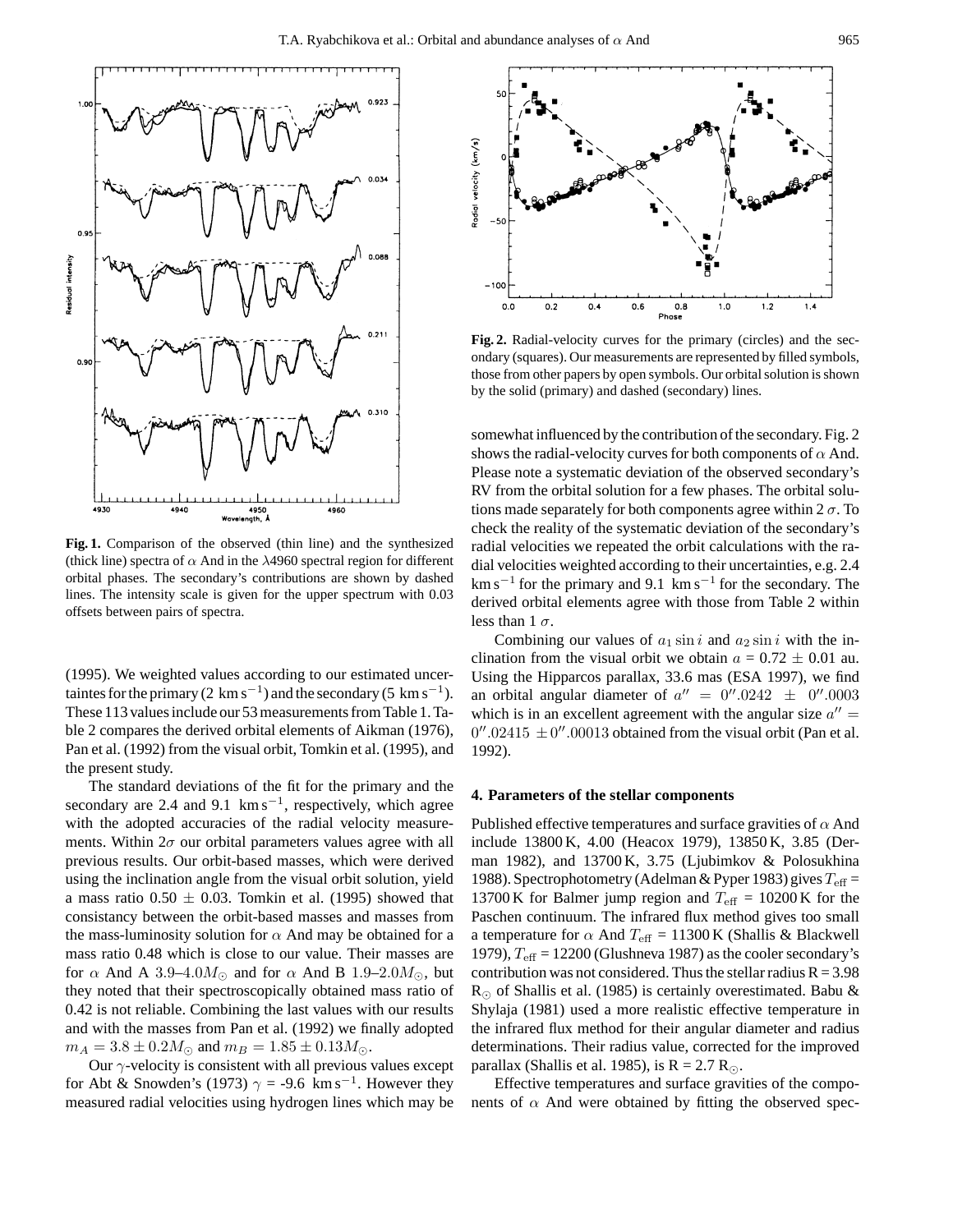|                                | Aikman $(1976)$<br>Spectroscopy | Pan et al. (1992)<br>Mark $III + Spectr$ . | Tomkin et al. (1995)<br>Spectroscopy | Present<br>Spectroscopy        |
|--------------------------------|---------------------------------|--------------------------------------------|--------------------------------------|--------------------------------|
| P(days)                        | $96.6960 \pm 0.0013$            | 96.6960                                    | 96.6963 (fixed)                      | $96.7041 \pm 0.0031$           |
| $T(JD2400000+)$                | $42056.32 + 0.20$               | $47374.77 \pm 0.15$                        | $49212.17 + 0.20$                    | $48245.40 + 0.24$              |
| e                              | $0.521 \pm 0.008$               | $0.527 \pm 0.004$                          | $0.60 \pm 0.02$                      | $0.555 \pm 0.013$              |
| $\omega (^\circ)$              | $77^{\circ}.1 \pm 1^{\circ}.3$  | $77^{\circ}.31 \pm 1^{\circ}.32$           | $74^{\circ}.9 + 1^{\circ}.3$         | $78^{\circ}.2 \pm 1^{\circ}.5$ |
| $K_1({\rm km\,s}^{-1})$        | $30.8 \pm 0.3$                  | $\cdots$                                   | $27.8 \pm 0.6$                       | $31.2 \pm 0.5$                 |
| $K_2({\rm km\,s^{-1}})$        | $\ddotsc$                       | $\cdots$                                   | $66.2 \pm 3.6$                       | $62.8 \pm 1.5$                 |
| $\gamma$ (km s <sup>-1</sup> ) | $-11.6 \pm 0.2$                 | $\cdots$                                   | $-10.1 \pm 0.2$                      | $-10.6 \pm 0.3$                |
| $i^{\circ}$                    | $\cdots$                        | $105^{\circ}$ .66 + $0^{\circ}$ .22        | $\cdots$                             | $\cdots$                       |
| $a_1$ sin i (au)               | $0.234 \pm 0.002$               | $\cdots$                                   | $(0.198 \pm 0.004)$                  | $0.239 \pm 0.003$              |
| $a_2$ sin i (au)               | $\ddotsc$                       | $\cdots$                                   | $0.558 \pm 0.031$                    | $0.482 \pm 0.010$              |
| $m_A$                          | $\ddotsc$                       | 3.8                                        | $5.5 \pm 0.5$                        | $3.60 \pm 0.20$                |
| $m_B$                          | $\cdots$                        | 1.8                                        | $2.3 \pm 0.2$                        | $1.78 \pm 0.08$                |

**Table 2.** Orbital elements of  $\alpha$  And

trophotometry (Adelman & Pyper 1983) and our  $H\gamma$  profile. Pan et al. (1992) derived the flux ratio for two wavelengths: 0.160  $\pm$  0.005 at  $\lambda$ 5000 and 0.188  $\pm$  0.006 at  $\lambda$ 8000. Our initial atmospheric parameters for the primary were from Ljubimkov & Polosukhina (1988). Small changes in the secondary's gravity do not greatly influence the fitting of both spectrophotometry and hydrogen line profiles. The best compromise between the spectrophotometry, the observed flux ratio, and the  $H\gamma$  line profile is achieved with the following parameters:

Primary:  $T_{\text{eff}} = 13800 \text{ K}$ , log  $g = 3.75$ , [M/H] = +0.2

Secondary:  $T_{\text{eff}} = 8500 \text{ K}$ ,  $\log g = 4.0$ , [M/H] = +0.2

The radii ratio from the flux ratio and model fluxes is 1.53. For single bright stars with temperatures close to that of  $\alpha$  And, fitting spectrophotometry and the H $\gamma$  profile yields errors of  $\pm 125$  K in  $T_{\text{eff}}$  and  $\pm 0.15$  dex in log g. As the primary is much brighter than the secondary, these values are appropriate for the primary. From the process of deriving the parameters of the secondary we found that its errors are about twice as great.

Fig. 3 shows the observed and calculated  $H\gamma$  line profiles for  $\alpha$  And while Fig. 4 the observed and the calculated flux distributions. The predictions well fit the spectrophotometry, whose effective bandwidth is  $17 \text{ Å}$ , except near Balmer line cores where the emergent flux is strongly wavelength dependent. The difficulties in getting a good fit for the  $H\alpha$  region with the rest of the spectrophotometry has also been seen in single stars and may be due to systematic errors. The agreement for the  $H\gamma$ profile is quite good. The secondary's contribution is relatively small.

Evolutionary tracks by Schaller et al. (1992) provide the luminosities and ages for both components of  $\alpha$  And given the adopted masses and effective temperatures:

Primary:  $\log(L/L_{\odot}) = 2.38 \pm 0.14$ , t = 6.10<sup>7</sup> yr Secondary:  $\log(L/L_{\odot}) = 1.10 \pm 0.2$ , t = 7.10<sup>7</sup> yr

Both stars are near the Zero Age Main Sequence. Applying Bolometric corrections (Flower 1996) we get absolute magnitudes  $-0.19 \pm 0.30$  mag and  $+2.00 \pm 0.30$  mag for the primary and the secondary, respectively, which agree closely with -0.20 mag and +1.80 mag from the visual orbit by Pan et al. (1992). For the binary system  $M_v = -0.32 \pm 0.30$  mag agrees with the Hipparcos absolute magnitude -0.4 mag (Gómez et al. 1998) within our error limits. From the usual relation between luminosity, effective temperature and radius we obtain  $R_A = 2.7 \pm 0.4$   $R_{\odot}$ and  $R_B = 1.65 \pm 0.3 R_{\odot}$  and a radii ratio of 1.64  $\pm$  0.23 which agree with our binary flux fitting. The corresponding surface gravities are 4.15  $\pm$  0.16 dex and 4.28  $\pm$  0.20 dex for  $\alpha$  And A and B, respectively. The spectroscopic surface gravity of  $\alpha$ And A after correction for its helium deficiency is 3.86 (see Auer et al. 1966) which is smaller than that obtained from the evolutionary tracks.

### **5. Abundance analysis**

It impossible to perform an accurate abundance analysis using the equivalent widths of  $\alpha$  And A due to the severe blending produced by the substantial rotational velocities of both components. The secondary's contribution is not negligible; its lines compound the problem of blends. Fig. 5 shows a section of the spectrum of  $\alpha$  And with the contribution from the secondary indicated by the dashed line. We fitted the iron lines using an abundance  $log(Fe/H) = -4.20$ . But if we used equivalent widths measured without considering the secondary's lines, then after correction for the binarity we find  $log(Fe/H) = -3.80$ , which overestimates the iron abundance in the primary's atmosphere. Even for Mn ii which has lines only in the primary's spectrum, the neglect of the secondary results in the overestimate of the manganese abundance by 0.2 dex. Therefore we derived elemental abundances using synthetic spectrum calculations. Rotationally broadened spectra calculated for each component with the SYNTH and ROTATE codes (Piskunov 1992) were weighted according to the model flux ratios, shifted by the corresponding orbital velocities, added, and compared with the observations.

When we measure several relatively clean lines of the same atomic species for the primary, our abundance error estimate is similar to that for a single star. But for the secondary the formal error of any abundance determination is large even for spectra with high S/N. For a small spectral region around  $\lambda$ 4960, we obtained a 'pure' secondary contribution by subtracting the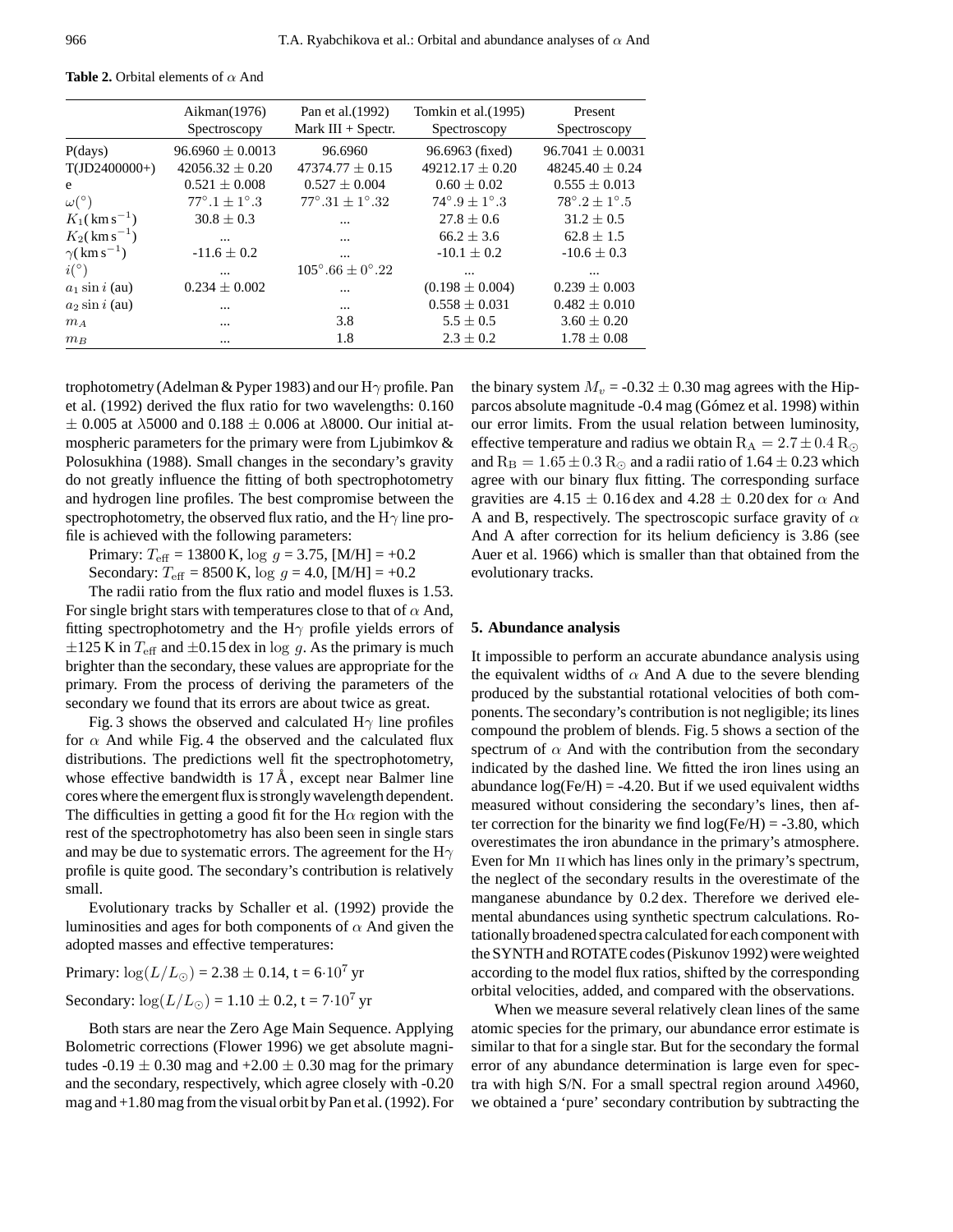

**Fig. 4.** A comparison between observed (pluses) and computed (solid line) spectrophotometry.

synthetic spectrum corresponding to the primary (see Sect. 2), then shifted each residual spectrum to the laboratory wavelength scale, and obtained an average spectrum (Fig. 6) which contains four Fe i line and a Ba ii line. The best fit to the observations is shown by the thick line. For the Ba II line we also include two synthetic profiles with abundances  $\pm 0.25$  dex from the best fit value. The difference between profiles is about  $\pm 0.1\%$  which roughly corresponds to the error of the residual intensity of this spectrum. This is our best case with the large S/N ratio produced by the averaging of 8 spectra. Usually we have just one spectrum per region. Hence the formal error of the secondary's abundances is not less than  $\pm 0.3$  dex. The atomic data for synthetic spectrum calculations were extracted mainly from VALD. For a few spectral lines without values in VALD we used other sources (see below in the results of the individual elements). It is impossible to derive microturbulent velocities for both com-

**Fig. 3.** A comparison between the observed and the computed  $H\gamma$  line profiles. The contribution from the secondary is shown by dashed line.

ponents using equivalent widths. Thus we use zero microturbulence for the primary and 1.2  $\text{km s}^{-1}$  the value for 112 Her B (Ryabchikova et al. 1996) for the secondary.

4400

Table 3 presents our final derived abundances for  $\alpha$  And A and B and those by Ljubimkov & Polosukhina (1988–LP), the most recent study where the authors used nearly the same atmospheric parameters for the primary as we did. Also we include photospheric abundances of two other binary systems with hot HgMn primaries and the most recent solar photospheric abundances (Grevesse et al. 1996). For  $\kappa$  Cnc which recently was found to be a SB2 system (Ryabchikova et al. 1998) all but the Xe abundance are from Adelman (1994). For 112 Her A, B the abundances are from Ryabchikova et al. (1996).

*Helium*. The helium abundance was obtained using five He i lines λλ 4121, 4471, 4713, 5016, and 6678. Fig. 7 compares the observed and the calculated spectra near the strongest observed line He i λ4471. A discrepency between the observed and calculated line profiles may not to be due to an inadequate broadening theory for the triplet neutral helium lines. If we fit the line wings, then the calculated line core is too strong. The same behaviour of triplet helium lines was observed in the hot star Feige 86 showing similar peculiarities in its spectrum – P, Pt, Au, Hg overabundances (Bonifacio et al. 1995). Hence we tried to obtain the same equivalent widths. For singlet helium lines our fits are better. With the substantial rotation of the primary it is impossible to study the isotopic anomaly in  ${}^{3}$ He/ ${}^{4}$ He, observed in the hot HgMn stars  $\kappa$  Cnc and HD 182308 (Zakharova & Ryabchikova 1996).

*Carbon and Oxygen*. The primary's carbon abundance was calculated using the C II lines  $\lambda \lambda$ 3918, 3920, and 4267. Carbon is deficient in  $\alpha$  And A as it is in  $\kappa$  Cnc and to a larger degree in 112 Her A. The oxygen abundance was obtained from the O i λ3947 doublet. Oxygen is also deficient compared to the solar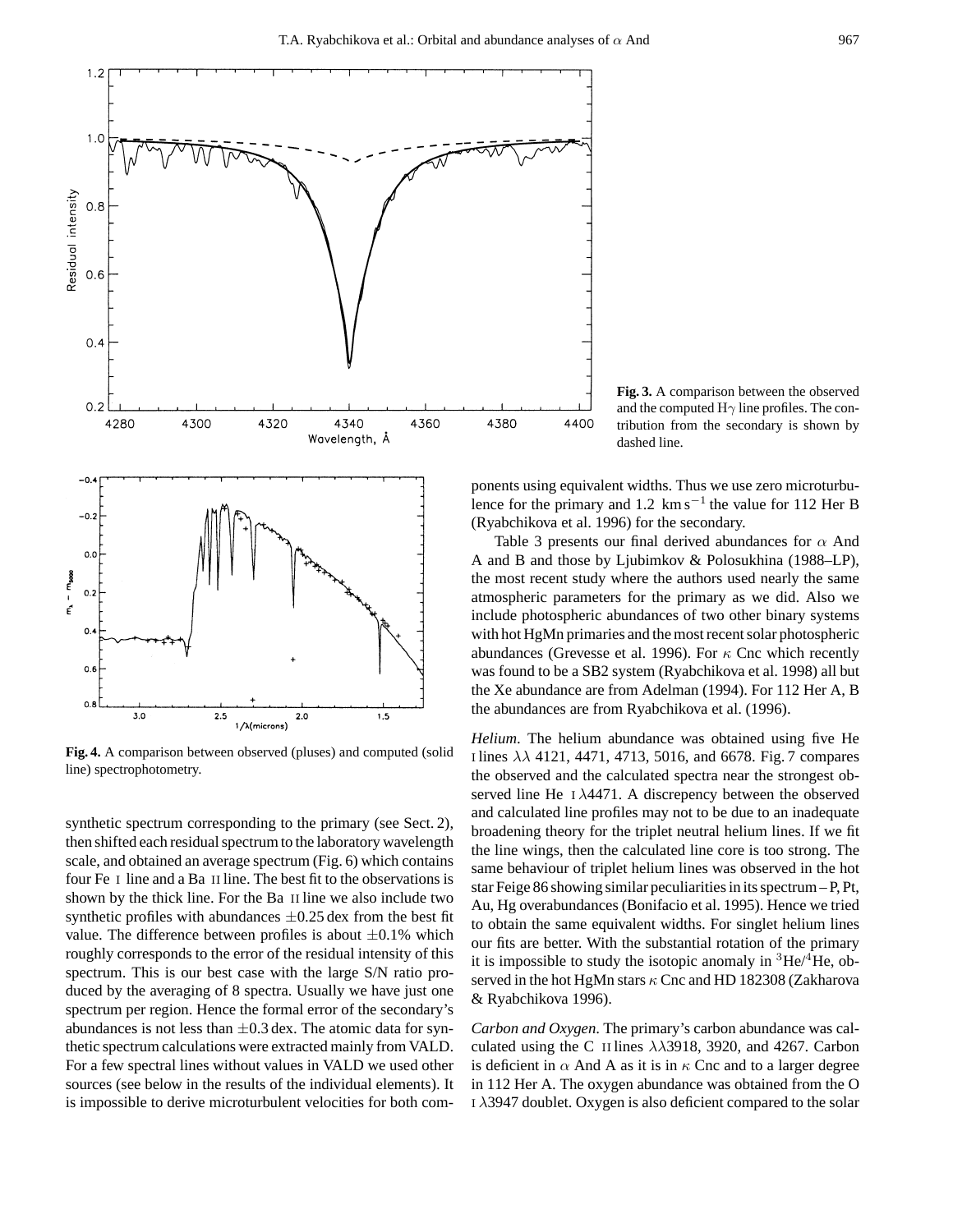|  |  |  | <b>Table 3.</b> $\alpha$ And abundances (log N/H). |  |  |
|--|--|--|----------------------------------------------------|--|--|
|--|--|--|----------------------------------------------------|--|--|

|                | This work             |                  | LP (1988) | $\kappa$ Cnc | 112 Her  | 112 Her   | Sun       |
|----------------|-----------------------|------------------|-----------|--------------|----------|-----------|-----------|
| Species        | Primary               | Secondary        | Primary   | Primary      | Primary  | Secondary |           |
| He I           | $-2.01 \pm 0.08$ (5)  |                  |           | $-2.26$      | $-2.43$  |           | $(-1.01)$ |
| C II           | $-3.88 \pm 0.10(3)$   |                  | $-3.53$   | $-3.97$      | $-5.36:$ |           | $-3.45$   |
| O <sub>I</sub> | $-3.58$ : (1)         |                  | $-3.53$   |              | $-3.36:$ |           | $-3.13$   |
| $Mg$ II        | $-4.98 \pm 0.10(3)$   | $-4.4:$          |           | $-5.17$      | $-5.56$  | $-5.25$   | $-4.42$   |
| Si II          | $-4.38 \pm 0.10$ (6   | $-3.9$           | $-4.90$   | $-4.48$      | $-5.05$  |           | $-4.45$   |
| Si III         | $-4.38$ : (1)         |                  |           | $-4.47$      | $-4.82:$ |           | $-4.45$   |
| P II           | $-4.78 \pm 0.20$ (12) |                  |           | $-4.73$      | $-4.71$  |           | $-6.55$   |
| P III          | $-4.83:$<br>(1)       |                  |           | $-4.77$      | $-4.80$  |           | $-6.55$   |
| S II           | $-5.50:$<br>(2)       |                  |           | $-5.56$      | $-5.84$  |           | $-4.67$   |
| Ca I           |                       | $-6.2$           |           | $-5.49$      | $-4.55:$ | $-6.45$   | $-5.64$   |
| Ca II          | $-5.5 \pm 0.1$ (6)    |                  | $-5.69$   | $-5.67$      |          |           | $-5.64$   |
| Ti II          | $-6.68 \pm 0.10(6)$   | $-7.0:$          | $-6.22$   | $-6.82$      | $-6.30$  | $-7.06$   | $-6.98$   |
| $Cr$ II        | $-6.00 \pm 0.15$ (11) | $-6.0$ :         | $-5.67$   | $-6.42$      | $-6.50$  | $-6.16$   | $-6.33$   |
| Mn I           | $-3.70 \pm 0.15$ (2)  | $-6.1$ :         | $-3.53$   | $-4.39$      | $-4.74$  | $-6.51$   | $-6.61$   |
| Mn II          | $-3.76 \pm 0.20$ (30) |                  | $-4.45$   | $-4.45$      | $-4.91$  | $-5.97$   | $-6.61$   |
| Fe I           | $-4.20 \pm 0.15$ (2)  | $-4.2 \pm 0.3$   | $-3.21$   | $-4.49$      | $-3.55$  | $-4.41$   | $-4.50$   |
| Fe II          | $-4.22 \pm 0.10(17)$  | $-4.2 \pm 0.3$   | $-4.18$   | $-4.57$      | $-3.60$  | $-4.43$   | $-4.50$   |
| Ni I           |                       | $< -5.5$         |           |              |          | $-5.18$   | $-5.75$   |
| Ni II          | $-5.98:$<br>(1)       |                  |           | $-6.18$      | $-6.07$  | $-4.97$   | $-5.75$   |
| Ga I           | $-4.83:$<br>(1)       |                  |           |              |          |           | $-9.12$   |
| Ga II          | $-4.66\pm0.10(4)$     |                  | $-4.73$   | $-4.75$      | $-5.27$  |           | $-9.12$   |
| Sr II          | $-8.1:$<br>(1)        | $-8.8$           |           | $-8.54$      | $-8.57:$ | $-8.67$   | $-9.03$   |
| Y II           | $-7.7:$<br>(3)        |                  |           | $-8.33$      | $-8.04:$ | $-8.67$   | $-9.76$   |
| $Zr$ II        | $< -8.0$<br>(3)       |                  |           |              | $-7.74$  |           | $-9.40$   |
| Xe II          | $-4.90\pm0.10(3)$     |                  |           | $-4.68$      | $-5.78$  |           | $-9.77$   |
| Ba II          |                       | $-8.75 \pm 0.25$ |           |              |          |           | $-9.78$   |
| $Hg$ II        | $-6.03:$<br>(1)       |                  | $-5.40$   | $-5.98$      | $-5.98$  |           | $-10.83$  |

value. The difference between our carbon abundance and that of LP is due to the C II  $\lambda$ 4267 doublet from which LP obtained a greater abundance by 0.5 dex than from two other lines.

*Magnesium and Silicon*. The magnesium abundance in  $\alpha$  And A was obtained from three Mg II lines,  $\lambda \lambda$ 4384, 4428, and 4481 while only the last line was used in the secondary. Fig. 7 compares the observed and computed spectra for Mg II  $\lambda$ 4481 with the secondary's contribution indicated by a dashed line. Magnesium is deficient in the primary's atmosphere and seems to have a solar abundance in the secondary. Magnesium deficiencies are typically seen in hot HgMn stars.

The primary's silicon abundance was obtained from six Si II lines,  $\lambda$  $\lambda$ 3853-56-62, 4128-31 and 6347, and Si III  $\lambda$ 4567. For  $\alpha$  And B we mainly used Si II  $\lambda$ 6347 observed at different orbital phases. Fig. 8 shows the observed and computed spectra near  $\lambda$ 6347 for phase 0.14. Fig. 5 contains the fit for Si III  $\lambda$ 4567. Our silicon abundance in  $\alpha$  And A is slightly greater that of LP. They used  $\xi = 3$  km s<sup>-1</sup> which is a reason for their lower abundances.

*Phosphorus and Sulphur.* The phosphorus abundance in  $\alpha$  And A exceeds the solar by 1.8 dex and coincides with those of  $\kappa$ Cnc and in 112 Her A. Only one P iii line λ4222 was used to estimate the phosphorus abundance, and its result agrees with that from the P II lines.

The sulphur abundance in  $\alpha$  And A is found from the S II lines,  $\lambda$ 4153.07 and  $\lambda$ 4162.66 of multiplet 44. Although both lines are blended and the final abundance is slightly uncertain, an underabundance of this element is definite; it is of the same order as was obtained for  $\kappa$  Cnc and 112 Her A. Sulphur deficiencies are characteristic of most HgMn stars (see Table 6 in Ryabchikova et al. 1996).

*Calcium*. It is difficult to use the resonance Ca  $II \lambda$  3933 line for abundance determinations in both components due to the impossibility of a good theoretical fit in LTE for  $T_{\text{eff}}$  close to 8000 K and the poor theoretical representation of the high members of Balmer line profiles which influence the Ca ii K line profile. Thus for  $\alpha$  And A we used the subordinate Ca II lines,  $\lambda\lambda$ 4489, 4721, 4800, 5001, 5020, and 5021. Although they are blended, synthetic spectrum calculations show good fits for all lines with  $log(Ca/H) = -5.5$ . LP obtained a slightly lower abundance using only the Ca ii K line. If we neglect the hydrogen lines we get a good fit for this region with log(Ca/H) between -5.1 and -5.3 for the primary and log(Ca/H) around -6.0 for the secondary. Stark damping constants for the Ca II K line were from Dimitrijević  $\&$ Sahal-Bréchot (1993). A slightly smaller Ca abundance for the secondary fits a wide feature in the secondary's spectrum which is a blend of Ca  $\,$  I  $\lambda$ 4226 and a few strong Fe I lines (see Fig. 9). The Ca abundance in the primary is similar to that in  $\kappa$  Cnc and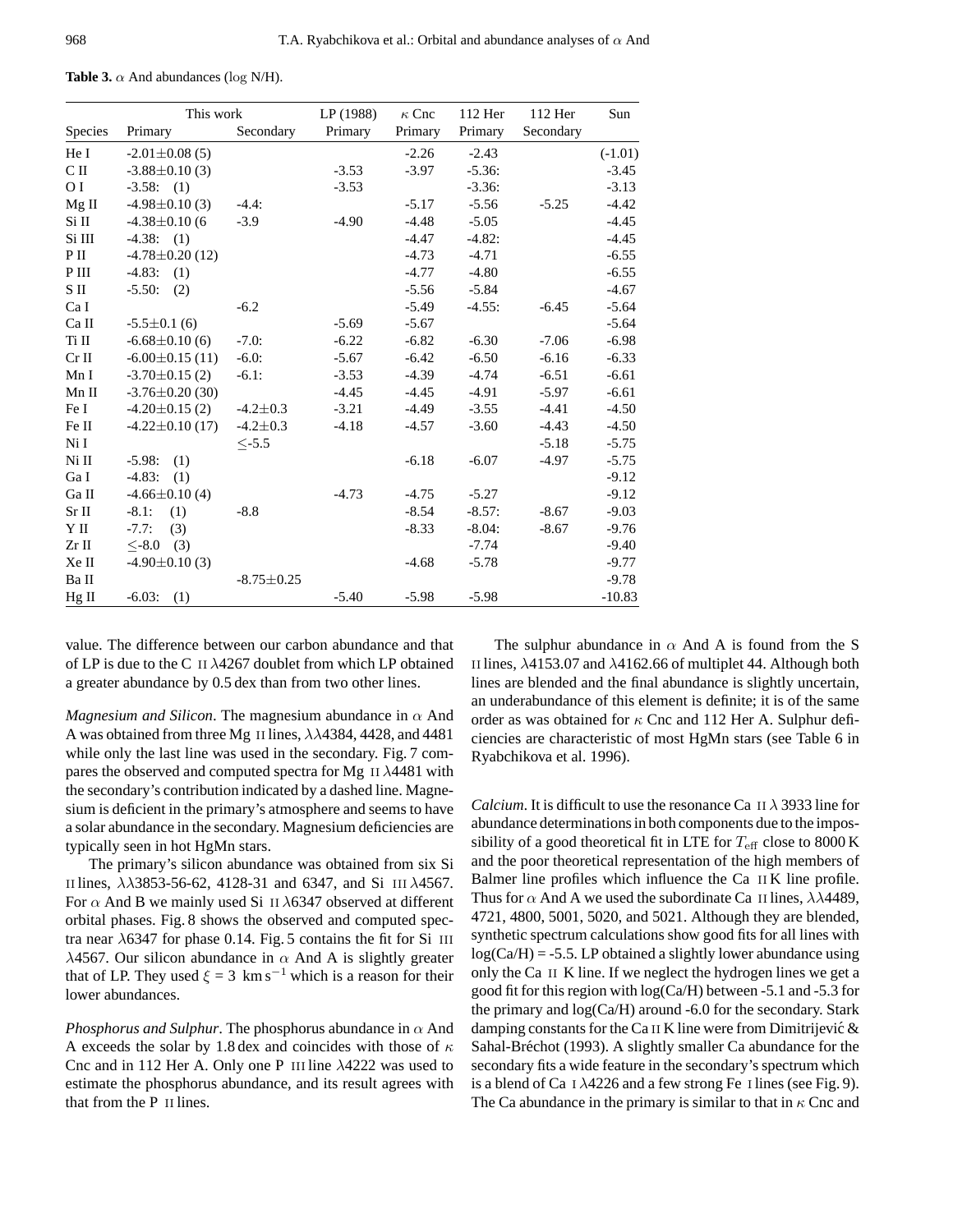is close to the solar value while the secondary is Ca-deficient like 112 Her B.

*Iron-group elements*. The abundance of titanium in the primary was obtained with six lines:  $\lambda \lambda$ 4163.65, 4468.51, 4501.27, 4549.62, 4563.75, and 4572.00, the last three of which were used for the secondary's determination (see Fig. 5). The primary's iron abundance is based on two very strong Fe I lines,  $\lambda$ 4045.81 and  $\lambda$ 4383.55, and 20 Fe II lines mainly belonging to multiplets 27, 28, 37, and 38. The chromium abundance was derived using Cr II lines from the multiplets 30, 31 (partially blended lines), and 44 (see Fig. 5). The iron abundance for the secondary was obtained mainly from the Fe I lines near  $\lambda$ 4957.5, which we used for RV measurements.

The primary's abundances of titanium, chromium, and iron are greater than solar by 0.3 dex as are the secondary's values within the expected errors, but titanium is perhaps slightly less abundant, as it is in 112 Her A, B. While iron is close to the solar value in  $\alpha$  And A, B and practically solar in  $\kappa$  Cnc and 112 Her B it is 0.9 dex overabundant in 112 Her A. Our iron abundance from Fe II lines agrees with the value obtained by LP. Their great overabundance from Fe i lines is due to ignoring blends.

As expected manganese is the most overabundant irongroup element in the primary and nicely follows the temperature dependence for HgMn stars (e.g., Smith & Dworetsky 1993). Together with another hot HgMn star HR 6997,  $\alpha$  And A is the richest in manganese. The large primary abundance makes possible to measure the strongest lines of Mn  $\text{I} \lambda \lambda 4034.48$  and 4041.36 (see Fig. 11). As manganese lines exhibit large hyperfine splittings, many strong Mn ii lines have not used in previous abundance analyses. Holt et al.'s (1999) measurements of hyperfine structure now mean we can consider using strong Mn II lines such as  $\lambda\lambda$ 4136, 4206, and 4259. Fig. 10 compares the observations and calculations with (thick line) and without (dotted line) hyperfine splitting in the spectral region  $\lambda\lambda$ 4240–4277.

It is only possible to estimate the secondary's manganese abundance with the strongest Mn i lines of multiplets 1 and 5. Fig. 11 compares the observed and computed binary spectra in the spectral region  $\lambda\lambda$ 4030–4050. A dotted line shows a synthetic spectrum calculated with the same manganese abundance for both stars  $log(Mn/H) = -3.8$  while the thick line represents synthetic spectrum calculations with the abundances from Table 3. The secondary is less overabundant in manganese, which again agrees with the results for other HgMn binaries. LP obtained much a smaller manganese abundance with similarly sized equivalent widths. We used their equivalent widths and oscillator strengths and our model. The result for their  $\xi = 3$  $\text{km s}^{-1}$  is  $\log(\text{Mn/H}) = -4.05 \pm 0.38$ , which is 0.4 dex greater than the result of LP.

Only one Ni II line  $\lambda$ 4067 may be used for a nickel abundance determination. Ni is slightly underabundant in the primary as it is in  $\kappa$  Cnc and in 112 Her A. An upper limit for the nickel abundance in the secondary shows the star could be slightly overabundant.

*Gallium*. Gallium is the most peculiar element in the primary's atmosphere. We used four Ga II lines  $\lambda\lambda$  4251, 4254, 4262,



**Fig. 5.** The spectrum of  $\alpha$  And centered at 4575 Å. A binary synthetic spectrum is shown by the thick line. The contribution from the secondary spectrum is indicated by dashed line. Line positions are shown for the primary.



**Fig. 6.** Part of the secondary's spectrum after subtraction of the primary's. A calculated spectrum with the adopted secondary's abundances is shown by the thick line. For the Ba II line dashed lines are for values of the adopted Ba abundance  $\pm 0.25$  dex.



**Fig. 7.** The same as in Fig. 5 for the  $\lambda\lambda$ 4465–4485 spectral region. Line positions are shown for the primary (p) and the secondary (s).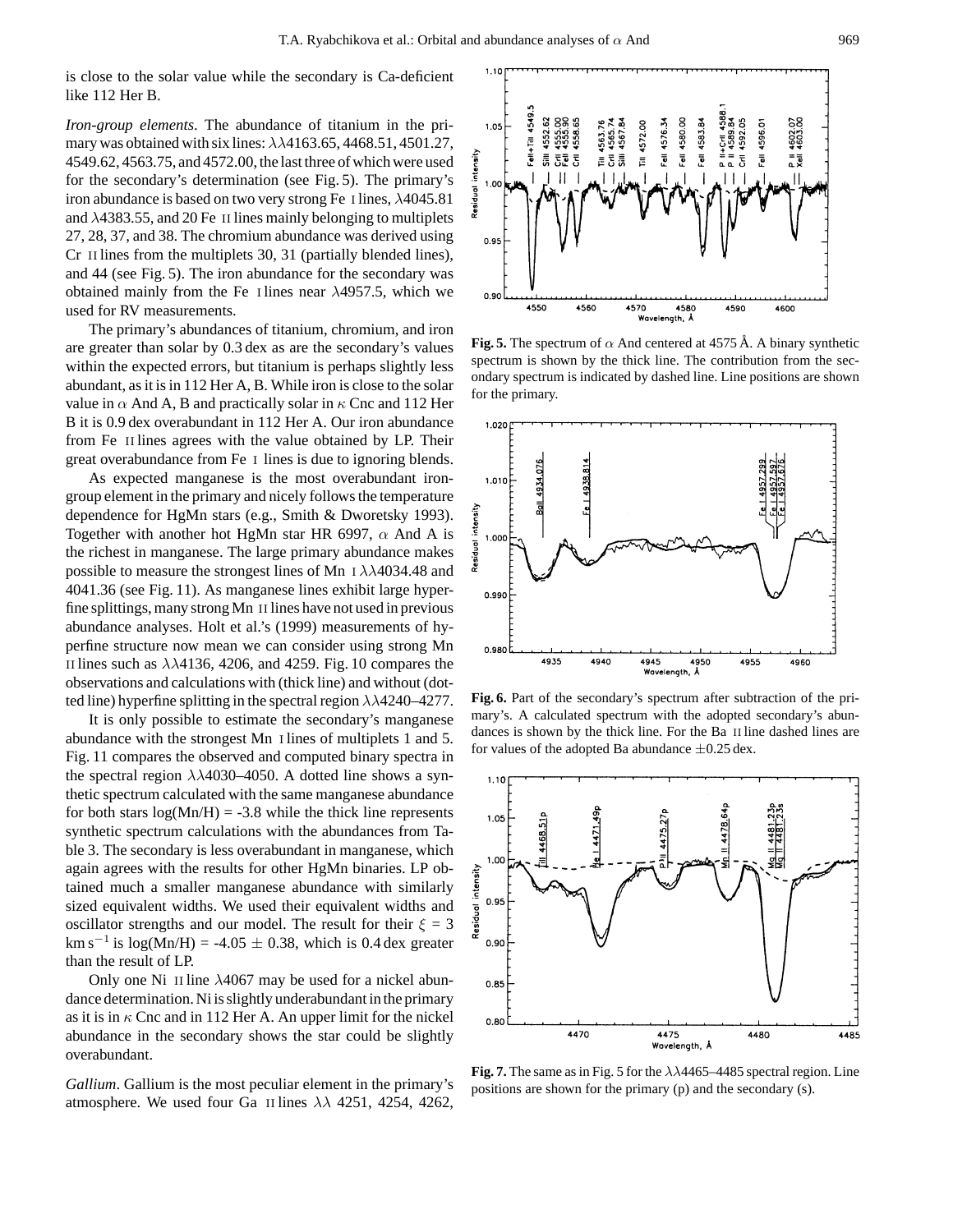and 6334. The first three lines lack significant hyperfine splitting (Isberg & Litzen 1985), while for the last line we used hyperfine splitting data from Lanz et al. (1993). The abundance difference between the blue and the red lines does not exceed 0.1 dex. We do not use Ga II  $\lambda$ 4255 due to its significant hyperfine splitting (Isberg & Litzen 1985) which may be seen in Fig. 11, where three Ga II lines,  $\lambda$ 4251, 4254, and 4262 are fitted very nicely to the observations, while the calculated Ga II  $\lambda$ 4255 is much weaker than the observed feature. Of two observed Ga I lines, only  $\lambda$ 4033 is suitable for an abundance estimate. It is blended with a strong Mn I line. Still its gallium abundance is only slightly less than that from the Ga ii lines. Comparisons between the observed and computed spectra for Ga i λ4034 and for Ga II  $\lambda$ 6334 are shown in Figs. 11 and 8, respectively. Takada-Hidai et al. (1986) obtained  $log(Ga/H) = -5.6$  from the equivalent widths of the resonance UV Ga II and Ga III lines. A difference between optical and UV abundances is typical for the most HgMn stars (Takada-Hidai et al. 1986, Smith 1996). Our calculations clearly showed that hyperfine structure which Smith believed to be one of the reasons for the observed descrepancy cannot explain it at least for  $\alpha$  And. Smith also discussed the possibility of gallium atmospheric stratification which does not work for  $\alpha$  And. According to Takada-Hidai et al. (1986) both Ga II  $\lambda$ 1414 and Ga III  $\lambda$ 1495 give practically the same Ga abundance while these values should be different if gallium is stratified in a stellar atmosphere (Smith 1996). Moreover the gallium abundances from **all** Ga ii lines are identical in a stratified atmosphere.

*Strontium, Yttrium, Zirconium*. These three *s*-process elements are overabundant in the atmosphere of the primary. A comparison between the observed and best-fit computed spectra for Sr II  $\lambda$ 4215 is shown in Fig. 9, and the same for Y II in Fig. 12. The strontium abundance in the secondary is close to solar.

*Xenon*. Xe II lines appear in the spectra of some hot HgMn stars. Our analysis is based on three Xe II lines  $\lambda\lambda$ 4603, 4844, and 4973. We used oscillator strengths from Ryabchikova & Smirnov (1989) for the first two lines and from Iriarte et al. (1990) for the third line. The  $\kappa$  Cnc Xe abundance in Table 3 is from Ryabchikova & Smirnov (1989). The Xe abundance in  $\alpha$ And A is nearly the same as in  $\kappa$  Cnc and greater than in 112 Her A by 0.9 dex.

*Barium*. Barium lines such as λ4934 are seen only in the secondary spectrum (see Fig. 6). The deduced barium abundance is about 1.0 dex greater than solar, and together with the calcium deficiency suggest we classify  $\alpha$  And B as a metallic-line star.

*Mercury*. The mercury abundance is based on the analysis of the strongest Hg II line  $\lambda$ 3984. The large rotational width of the line which exceeds the isotopic shift by more than three times makes it is impossible to study in detail the isotopic composition. Our calculations using the procedure proposed by Smith (1997) shows that isotopic-mix parameter *q* does not exceed 0.25. Thus the Hg isotopic composition in the atmosphere of  $\alpha$ And A is close to terrestrial. Our value fits nicely the temperature dependence of *q*-parameter found by Smith (1997). The



**Fig. 8.** The same as in Fig. 7 for the  $\lambda\lambda$ 6630–6650 spectral region.



**Fig. 9.** The same as in Fig. 7 for the  $\lambda\lambda$ 4213–4230 spectral region.

mercury abundance in  $\alpha$  And A coincides with the abundances of this element both in  $\kappa$  Cnc and in 112 Her A.

We have three spectra in the region of Hg II  $\lambda$  3984 line, and found a possible variability of the line profile. Fig. 12 compares the observed and the computed binary spectrum with the abundances from Table 3 for all three exposures. The most natural explanation of the observed profile variations is an inhomogeneous mercury distribution over the stellar surface. If it is supported by further observations then it will be the first indication for a spotty structure in HgMn stars. Where we have multiple spectra, we do not find any other lines to be variable. This topic is further investigated by Adelman, Gulliver & Ryabchikova (1999).

#### **6. Some final comments**

Based on our experience we recommend that investigators who are planning spectroscopic investigations of binary stars consider obtaining 1) high dispersion spectra with very high S/N ratios ( $\geq$  300) to make it easier to separate the two components and 2) more than one spectrum per region with different radial velocity separations of the two components to be able to verify a proper division. Although convention wisdom does not indicate a need for the obtained high dispersion spectra for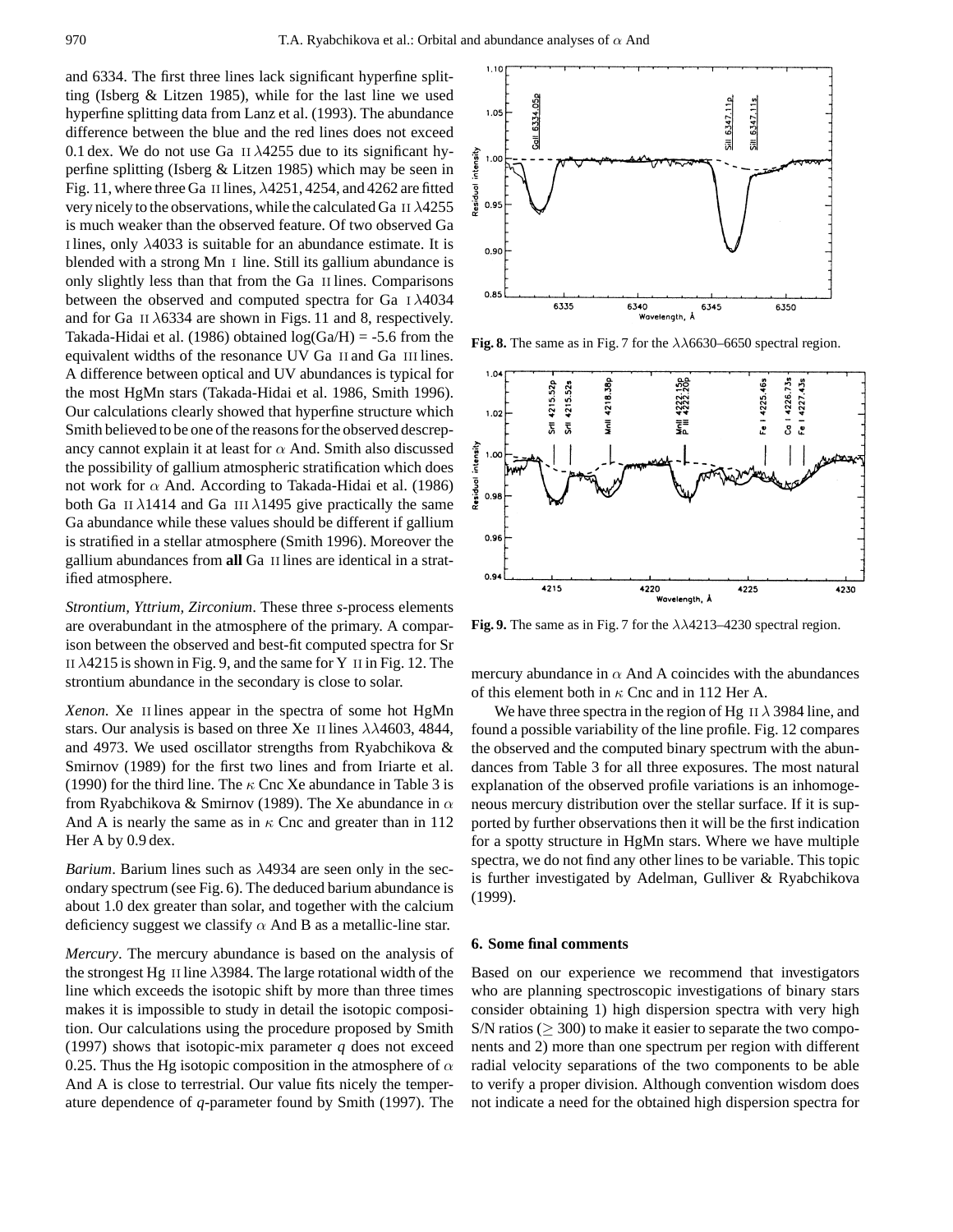

**Fig. 10.** The same as in Fig. 7 for the  $\lambda\lambda$ 4240–4277 spectral region. Synthetic spectrum calculations with  $log(Mn/H) = -3.8$  taking into account hyperfine splitting are shown by the thick line. Calculations without hyperfine splitting are shown by the dotted line.



**Fig. 11.** The same as in Fig. 7 for the  $\lambda\lambda$ 4028–4051 spectral region. Synthetic spectrum calculations with  $log(Mn/H) = -3.8$  for both components are shown by the dotted line.

a star like  $\alpha$  And having such spectra aided the analysis.

*Acknowledgements.* We thank Dr. A. Gómez for sending us a preprint of his paper. We also acknowledge the use of the VALD and SIMBAD data bases. We appreciate the help of Dr. Austin Gulliver in reducing rapidly the 1998 DAO spectrograms. TAR acknowledges financial support from the Russian Federal Program "Astronomy" grant 1.4.1.5. SJA thanks Dr. James E. Hesser, Director of the Dominion Astrophysical Observatory for the observing time used to obtain the DAO spectra of  $\alpha$  And and The Citadel Development Foundation for several grants which supported in part this collaboration.

## **References**

- Abt H.A., Snowden M.S., 1973, ApJS 25, 137
- Adelman S.J., 1994, MNRAS 266, 97
- Adelman S.J., Gulliver A.F., Ryabchikova T.A., 1999, in preparation
- Adelman S.J., Pyper D.M., 1983, A&A 118, 313
- Adelman S.J., Ryabchikova T.A., Davydova E.S., 1998, MN-RAS 297, 1
- Aikman G.C.L., 1976, Publ. Dominion Astrophys. Obs. 14, 379



**Fig. 12.** The same as in Fig. 7 for the  $\lambda$ 3984 spectral region for three different DAO exposures. Line positions are shown for the first spectrum.

- Auer L.H., Mihalas D., Aller L.H., Ross J.E., 1966, ApJ 145, 153
- Babu G.S.D., Shylaja B.S., 1981, Ap&SS 79, 243
- Baker R.H., 1908, Pub. Allegheny Obs. 1, 17
- Bonifacio P., Castelli F., Hack M., 1995, A&AS 110, 441
- Derman I.E., 1982, Ap&SS 88, 135
- Dimitrijević M.S., Sahal-Bréchot S., 1993, JQSRT 49, 157
- ESA 1997, The Hipparcos Catalogue, ESA SP-1200
- Flower P.J., 1996, ApJ 469, 355
- Glushneva I.N., 1987, Russian Astron. J. 64, 601
- Gómez A.E., Luri X., Grenier S., et al., 1998, A&A 336, 953
- Grevesse N., Noels A., Sauval A.J., 1996, In: Cosmic Abundances. ASP Conf. Ser. 99, 117
- Gulliver, A.F., Hill, G., Adelman, S.J., 1996, In: Adelman S.J., Kupka F., Weiss W.W. (eds.) ASP Conf. Ser. 108, Model Atmospheres and Spectrum Synthesis. ASP, San Francisco, p. 232
- Heacox W.D., 1979, ApJS 41, 675
- Holt R.A., Scholl T.J., Rosner S.D., 1999, MNRAS (in press)
- Iriarte D., Di Rocco H.O., Raineri M., Reyna Almandos J., Gallardo M., 1990, J. Molec. Structure (Theochem) 210, 253
- Isberg B., Litzen U., 1985, Phys. Scripta 31, 533
- Khokhlova V.L., Aliev S.A., Rudenko V.M., 1969, Izv. Krymsk. Astrofiz. Obs. 40, 65
- Kodaira K., Takada M., 1978, Ann. Tokyo Astron. Obs. 17, 79
- Kurucz R.L., 1992, Rev. Mex. Astron. Astrofis. 23, 45
- Lanz T., et al., 1993, A&A 272, 465
- Ljubimkov L.S., Polosukhina N.S., 1988, Izv. Krymsk. Astrofiz. Obs. 80, 30
- Ludendorff H., 1907, Astron. Nachr. 176, 327
- Martin G.A., Fuhr J.R., Wiese W.L., 1990, NIST Standard Reference Data Base 24, Gaithersburg, MD 20899, USA
- Pan X., Shao M., Colavita M.M., et al., 1992, ApJ 384, 624
- Piskunov N.E., 1992, In: Glagolevskij Yu.V., Romanyuk I.I. (eds.) Stellar magnetism. Nauka, St. Petersburg, p. 92
- Piskunov N.E., Kupka F., Ryabchikova T.A., Weiss W.W., Jeffery C.S., 1995, A&AS 112, 525
- Ryabchikova T.A., Smirnov Yu.M., 1989, Astron. Tsirk. N1534, 21
- Ryabchikova T.A., Zakharova L.A., Adelman S.J., 1996, MNRAS 283, 1115
- Ryabchikova T., Kotchukhov O., Galazutdinov G., Musaev F., Adelman S.J., 1998, Contrib. Astron. Obs. Skalnate Pleso 27, No. 3, 258